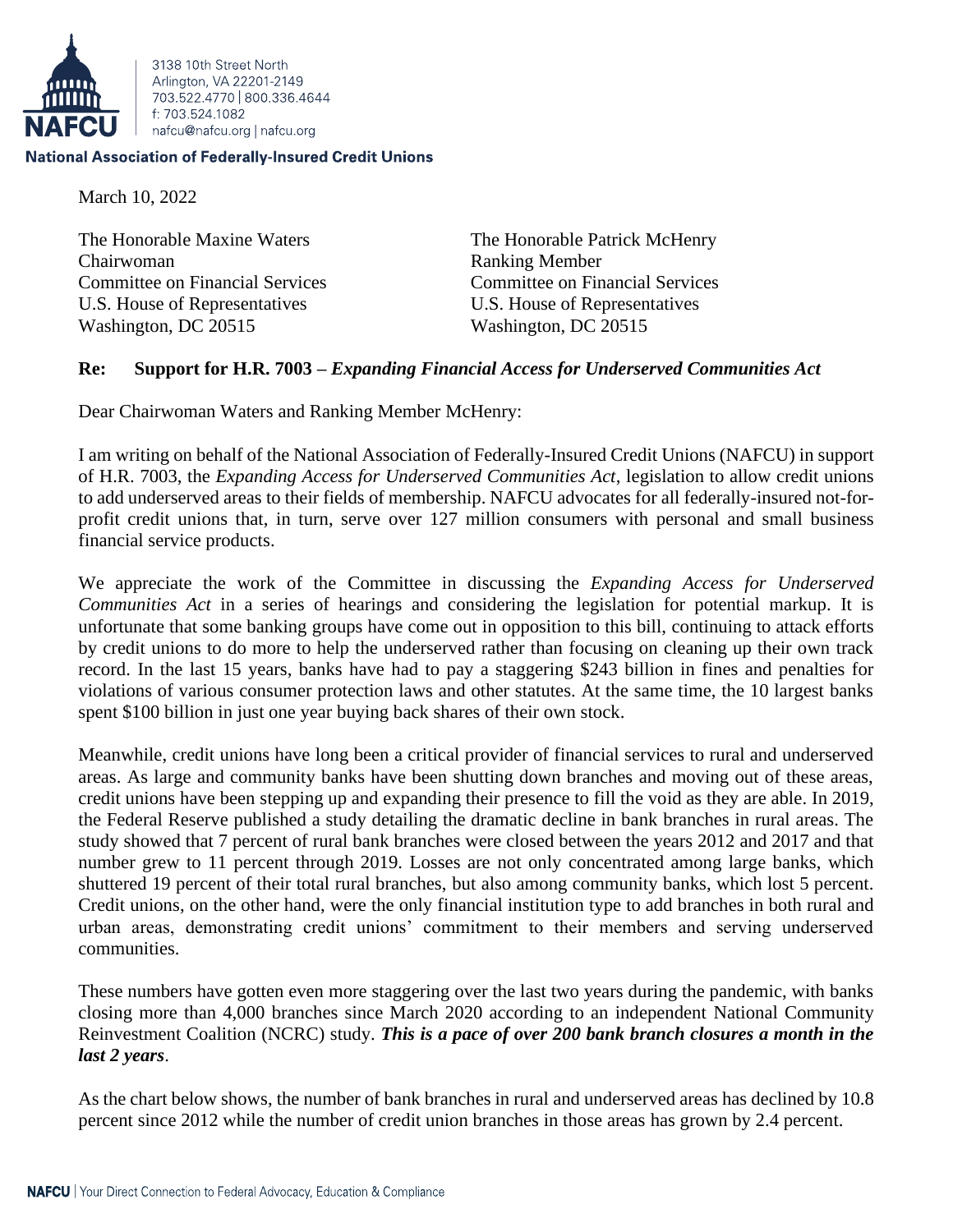

While the banking trades might say that credit unions already have the ability to add underserved areas to their fields of membership, they do not mention that not all have that ability, as only multiple common bond credit unions can add underserved areas. Many credit unions want to do more to help underserved areas as banks abandon them and passing legislation to help credit unions fill the void would be a commonsense first step.

The banking trades have long been an opponent of voluntary bank/credit union mergers, and unfortunately used their recent opposition letter to raise this issue again. Bank and credit union mergers are typically a win-win for a local community that may lose its community-focused financial services, or even local employees and branches, if a megabank buys the local community bank. It should come as no surprise that the top trade association for megabanks would oppose these mergers. Credit union-community bank mergers often mean employees retain jobs and branches remain open with a focus on the members in the community. These mergers also cannot occur without approval from the bank's board of directors and both bank and credit union regulators. This is a power that the National Credit Union Administration (NCUA) takes seriously as evidenced by its work on rulemaking in this area. Furthermore, credit unions that merge with a bank retain their credit union characteristics and are still subject to strict statutory prohibitions and limits on powers as set out in the *Federal Credit Union Act*, including field of membership requirements for the newly acquired bank customers, limits on business lending, a usury ceiling, and the capital limitations of credit unions.

It is duplicitous that the bankers attacked credit unions over their supposed lack of participation in the Paycheck Protection Program (PPP) while also attacking credit unions for making small business loans in the first place. Despite this rhetorical discrepancy, NAFCU would like to set the record straight on credit union participation in the PPP program. As you know, credit unions stepped up to ensure small businesses in their communities were taken care of during the initial days of the pandemic, and their response through the PPP was tremendous. Despite the uncertainty surrounding the PPP as it launched and the associated risks, credit unions did all they could to ensure their existing and new small business members were taken care of. According to a NAFCU survey, 87 percent of NAFCU members reported providing PPP loans to